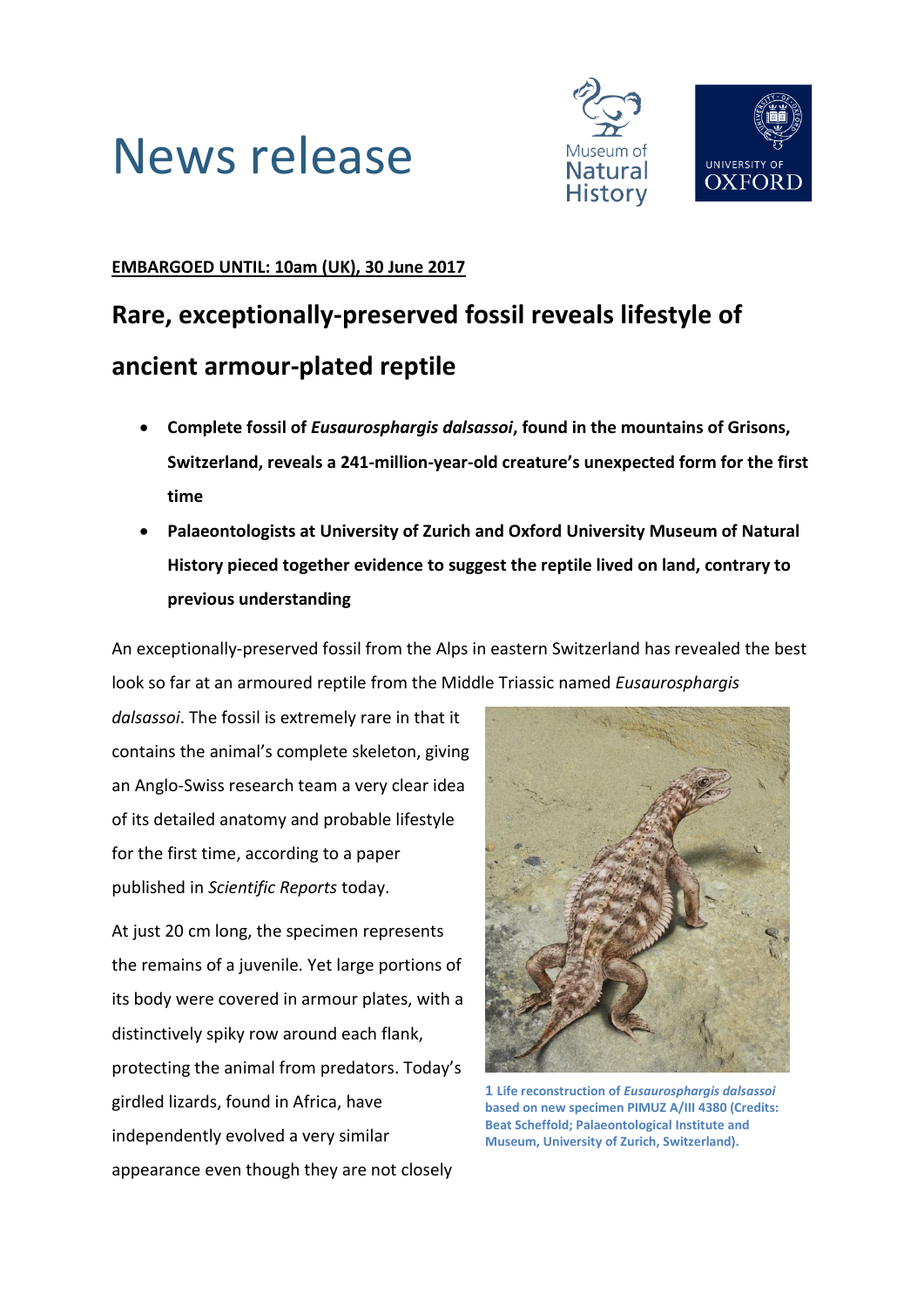### related to *Eusaurosphargis*.

The new fossil, found in the Prosanto Formation at Ducanfurgga, south of Davos in Switzerland, is not the first material of *Eusaurosphargis* to be discovered. The species was originally described in 2003 based on a partially complete and totally disarticulated specimen from Italy. This was found alongside fossils of fishes and marine reptiles, leading scientists to believe that *Eusaurosphargis* was an aquatic animal.

However, the detail preserved in the new specimen shows a skeleton without a streamlined body outline and no modification of the arms, legs or tail for swimming. This suggests that the reptile was in fact most probably adapted to live, at least mostly, on land, even though all of its closest evolutionary relatives lived in the water.

"Until this new discovery we thought that *Eusaurosphargis* was aquatic, so we were astonished to discover that the skeleton actually shows adaptations to life on the land," says Dr James Neenan, research fellow at Oxford University Museum of Natural History and co-author of the new paper about *Eusaurosphargis dalsassoi*. "We think this particular animal must have washed into the sea from somewhere like a beach, where it sank to the sea floor, was buried and finally fossilised."

The findings from the research team are published in *Scientific Reports* as 'A new, exceptionally preserved juvenile specimen of *Eusaurosphargis dalsassoi* (Diapsida) and implications for Mesozoic marine diapsid phylogeny' [\(www.nature.com/articles/s41598-017-](http://www.nature.com/articles/s41598-017-04514-x) [04514-x\)](http://www.nature.com/articles/s41598-017-04514-x).



2 **Fossil of** *Eusaurosphargis dalsassoi* **PIMUZ A/III 4380 (Credits: Dr. Torsten Scheyer; Palaeontological Institute and Museum, University of Zurich, Switzerland)**